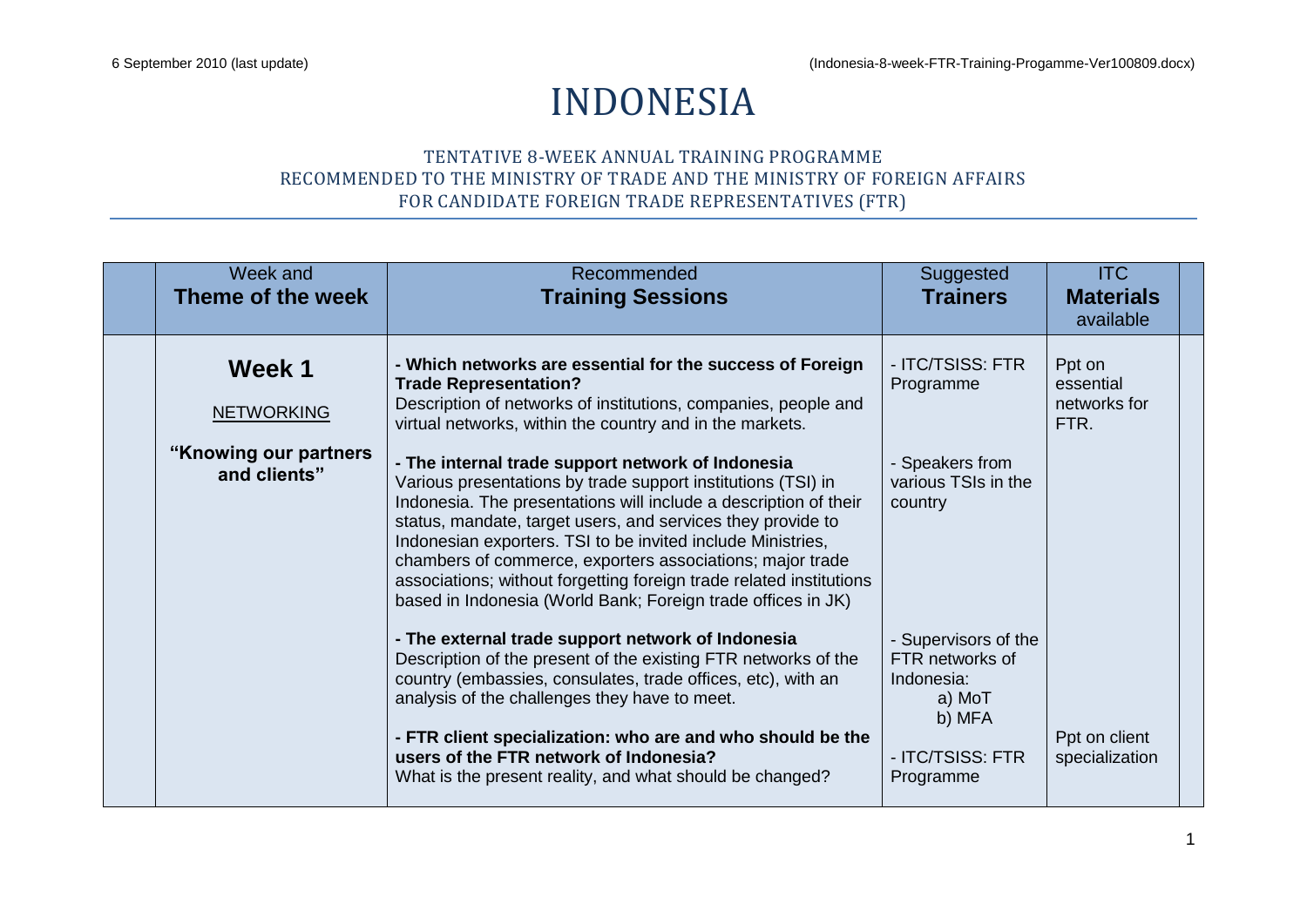| Week and<br>Theme of the week                                                             | Recommended<br><b>Training Sessions</b>                                                                                                                                                                                                                                                                                                                                                                                                                                                                                                                                                                                                                                                                                                                                                                                                                                                                                                                                                                                                                                                                                                                                                                                                                                                                                  | Suggested<br><b>Trainers</b>                                                                                                                                                                                                                                                              | <b>ITC</b><br><b>Materials</b><br>available |  |
|-------------------------------------------------------------------------------------------|--------------------------------------------------------------------------------------------------------------------------------------------------------------------------------------------------------------------------------------------------------------------------------------------------------------------------------------------------------------------------------------------------------------------------------------------------------------------------------------------------------------------------------------------------------------------------------------------------------------------------------------------------------------------------------------------------------------------------------------------------------------------------------------------------------------------------------------------------------------------------------------------------------------------------------------------------------------------------------------------------------------------------------------------------------------------------------------------------------------------------------------------------------------------------------------------------------------------------------------------------------------------------------------------------------------------------|-------------------------------------------------------------------------------------------------------------------------------------------------------------------------------------------------------------------------------------------------------------------------------------------|---------------------------------------------|--|
| Week 2<br><b>STRATEGIES</b><br>"Setting priorities for<br>the work of the FTR<br>Network" | - Indonesia's National Export Strategy<br>What is the present export strategy of the Government of<br>Indonesia: which are the priorities in terms of products,<br>services and markets? Which targets have been set, and<br>which mechanisms are in place to achieve these targets?<br>- Indonesia's priority export products<br>Products with export potential; products for which particular<br>export incentives are available; various sessions and<br>presentations by NAFED specialists, and by representatives of<br>sector specific trade associations<br>- Indonesia's priority markets<br>Products with export potential; products for which particular<br>export incentives are available; various sessions and<br>presentations by NAFED specialists, and by representatives of<br>sector specific trade associations<br>- Indonesia's priority services for export<br>Services with export potential; services for which export<br>incentives are available; various sessions and presentations by<br>NAFED specialists, and by representatives of sector specific<br>trade associations<br>- Market selection techniques:<br>Possible criteria for selecting markets; methodologies for<br>market selection<br>- Conclusions: Role, priorities and limitations of Foreign<br><b>Trade Representatives</b> | - Ministry of Trade<br>- NAFED<br>- NAFED product<br>specialists<br>- Sector specific<br>trade associations<br>- NAFED market<br>specialists<br>- Trade attaches<br>posted in the<br>markets<br>- NAFED<br>- Service<br>associations<br>- ITC/TIS or MAR<br>- ITC/TSISS: FTR<br>Programme | - ITC MAR<br>guides<br>- ppt                |  |
|                                                                                           |                                                                                                                                                                                                                                                                                                                                                                                                                                                                                                                                                                                                                                                                                                                                                                                                                                                                                                                                                                                                                                                                                                                                                                                                                                                                                                                          |                                                                                                                                                                                                                                                                                           |                                             |  |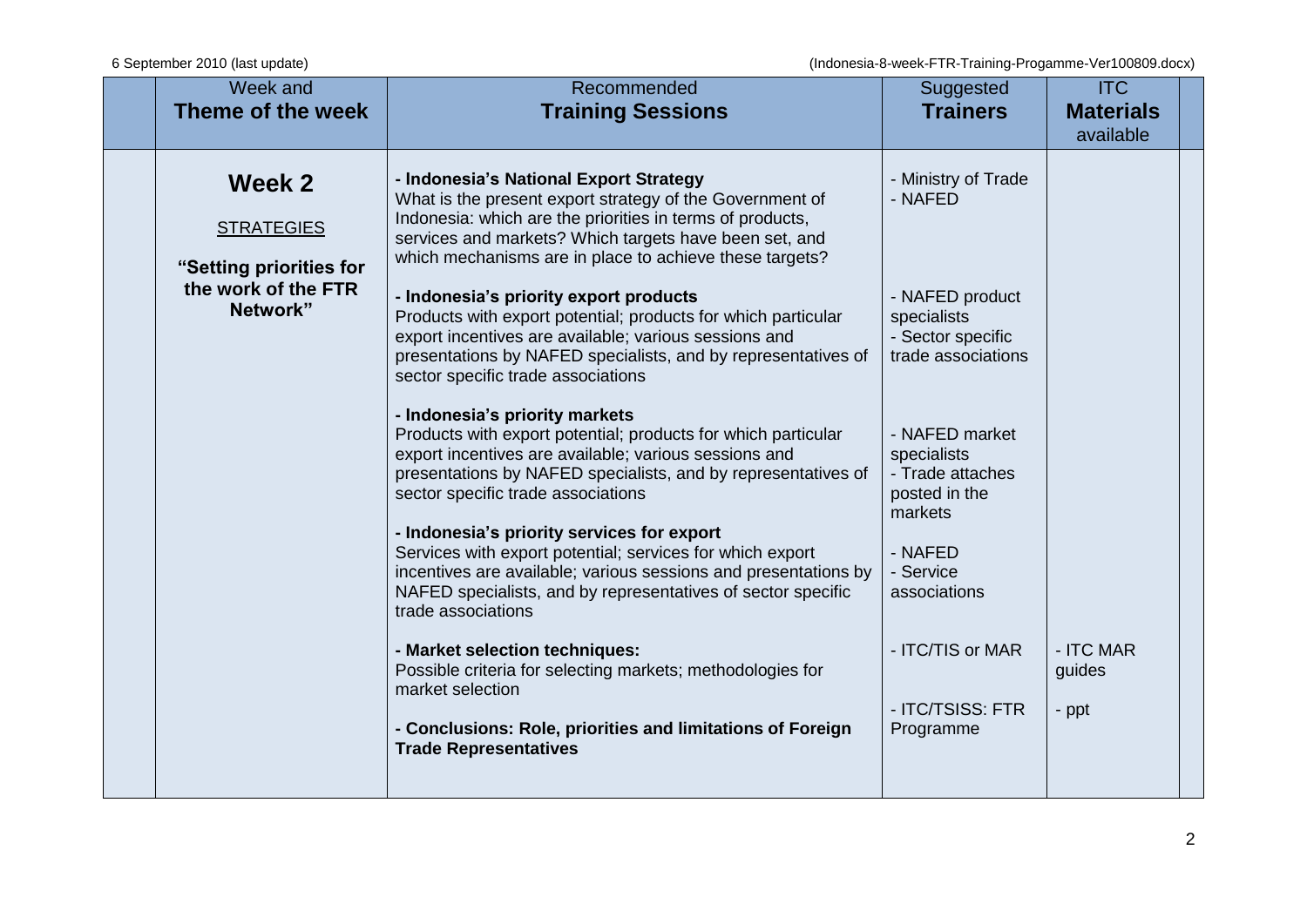| Week and<br>Theme of the week                                                           | Recommended<br><b>Training Sessions</b>                                                                                                                                                                                                                                                                                                                                                                                                                                                                                                                                                                                                                                                                                                                                                                                                                                                                    | Suggested<br><b>Trainers</b>                                                                                                                                                                                                                                       | <b>ITC</b><br><b>Materials</b><br>available                                                                                |  |
|-----------------------------------------------------------------------------------------|------------------------------------------------------------------------------------------------------------------------------------------------------------------------------------------------------------------------------------------------------------------------------------------------------------------------------------------------------------------------------------------------------------------------------------------------------------------------------------------------------------------------------------------------------------------------------------------------------------------------------------------------------------------------------------------------------------------------------------------------------------------------------------------------------------------------------------------------------------------------------------------------------------|--------------------------------------------------------------------------------------------------------------------------------------------------------------------------------------------------------------------------------------------------------------------|----------------------------------------------------------------------------------------------------------------------------|--|
| Week 3<br><b>FTR SERVICES</b><br>"Delivering relevant<br>services to priority<br>users" | - TSI Services: Presentation of the range of services usually<br>delivered by Trade Support Institutions<br>- Comparative advantages of FTR: assets of FTR posted<br>abroad over headquarter staff and services<br>- Market Intelligence Services: quantitative and qualitative<br>trade information; services which FTR are best placed to offer<br>- Export Development Services: how to make SMEs export<br>ready; how can FTR contribute to export development?<br>- Trade Promotion Services: promoting Indonesia's products,<br>services, turism, and country image<br>- Investment Promotion Services: how can FTR help attract<br>overseas investment<br>- Facilitation Services: participation in trade negociations;<br>market access; lobbying; offering logistical facilities to<br>exporters; etc.<br>- Conclusion: selection of services for which FTR have a clear<br>comparative advantage | - ITC/TSISS: FTR<br>Programme<br>- ITC/TSISS: FTR<br>Programme<br>- ITC/TSISS: FTR<br>Programme<br>- ITC/TSISS: FTR<br>Programme<br>- ITC/TSISS: FTR<br>Programme<br>- NAFED<br>specialists<br><b>ITC/TSISS: FTR</b><br>Programme<br>- ITC/TSISS: FTR<br>Programme | - List of TSI<br>services<br>updated by the<br><b>TS Section</b><br>- Ppt on<br>comparative<br>advantages of<br><b>FTR</b> |  |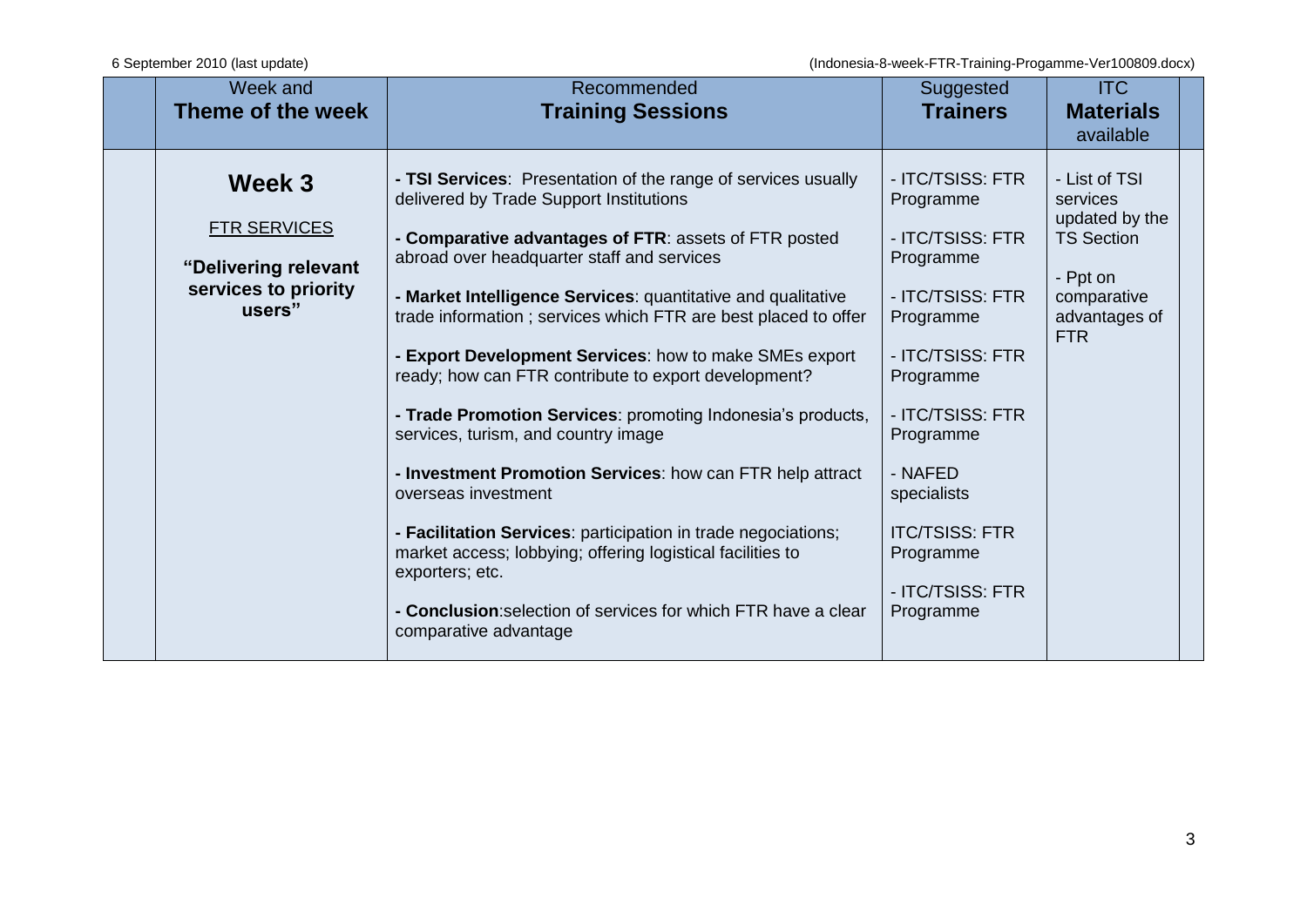| Week and<br>Theme of the week                                                                                                      | Recommended<br><b>Training Sessions</b>                                                                                                                                                                                                                                                                                                                                                                                                                                                                                                                                                                                                                                                                                                                                                                                                                                                             | Suggested<br><b>Trainers</b>                                                                                                                                                                                                                                                                                                                                                                                 | <b>ITC</b><br><b>Materials</b><br>available                                                                                                                       |  |
|------------------------------------------------------------------------------------------------------------------------------------|-----------------------------------------------------------------------------------------------------------------------------------------------------------------------------------------------------------------------------------------------------------------------------------------------------------------------------------------------------------------------------------------------------------------------------------------------------------------------------------------------------------------------------------------------------------------------------------------------------------------------------------------------------------------------------------------------------------------------------------------------------------------------------------------------------------------------------------------------------------------------------------------------------|--------------------------------------------------------------------------------------------------------------------------------------------------------------------------------------------------------------------------------------------------------------------------------------------------------------------------------------------------------------------------------------------------------------|-------------------------------------------------------------------------------------------------------------------------------------------------------------------|--|
| Week 4<br><b>MARKET INTELLIGENCE</b><br>"Exploring international<br>trade information sources<br>and preparing market<br>profiles" | - Trade information management: how to convert data into<br>services for exporters.<br>- Quantitative trade intelligence: major sources and<br>resources<br>- Qualitative trade intelligence: major sources and resources,<br>and comparative advantages of FTR offices<br>- Web export itinerary: online exploration of major trade<br>information sources available from the Internet<br>- Market selection: how to identify market niches and<br>promising market segments<br>- Preparation of market briefs: how to prepare product<br>specific market profiles (detailed exercise throughout the week,<br>using ITC's methodology).<br>- Web collaboration and social networking tools: using web<br>collaboration tools for trade intelligence<br>- Conclusion: comparative advantages and respective roles of<br>field staff and headquarter staff in the provision of trade<br>intelligence | - ITC/TIS: Trade<br><b>Information Section</b><br>- ITC/TIS: Trade<br><b>Information Section</b><br>- ITC/TIS: Trade<br><b>Information Section</b><br>- ITC/TIS: Trade<br><b>Information Section</b><br>- ITC/TIS: Trade<br><b>Information Section</b><br>- ITC/TIS: Trade<br><b>Information Section</b><br>- ITC/TIS: Trade<br><b>Information Section</b><br>- ITC/TIS: Trade<br><b>Information Section</b> | <b>Materials</b><br>designed and<br>updated by the<br>TIS and the<br><b>MAR Sections</b><br>of ITC: guides,<br>training kits,<br>Presentations,<br>exercises, etc |  |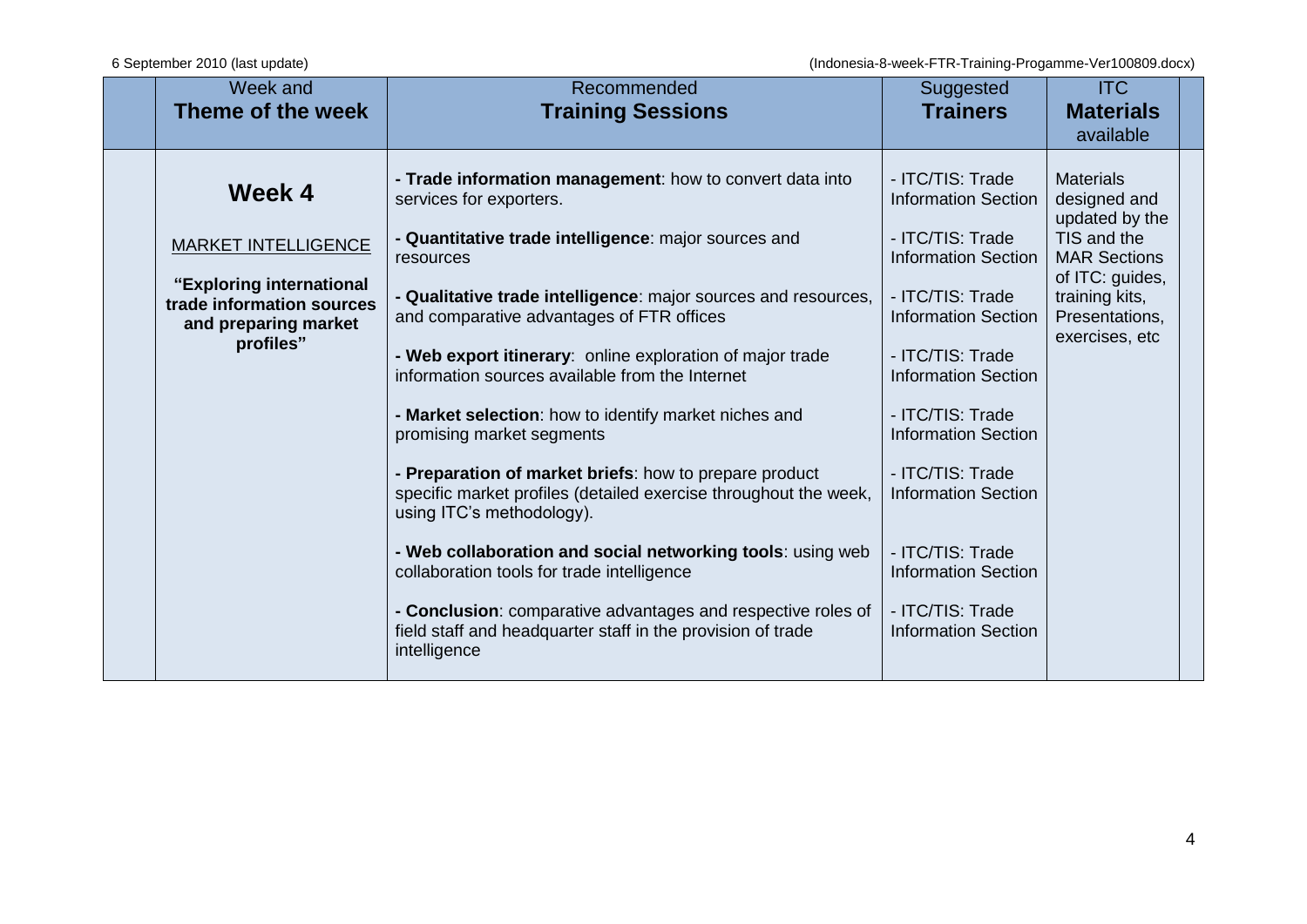| Week and<br>Theme of the week                                                                                                          | Recommended<br><b>Training Sessions</b>                                                                                                                                                                                                                                                                                                                                                                                                                                                                                                                                                                              | Suggested<br><b>Trainers</b>                                                                                                                                                                                                                                                                                                                | <b>ITC</b><br><b>Materials</b><br>available                                                                                               |
|----------------------------------------------------------------------------------------------------------------------------------------|----------------------------------------------------------------------------------------------------------------------------------------------------------------------------------------------------------------------------------------------------------------------------------------------------------------------------------------------------------------------------------------------------------------------------------------------------------------------------------------------------------------------------------------------------------------------------------------------------------------------|---------------------------------------------------------------------------------------------------------------------------------------------------------------------------------------------------------------------------------------------------------------------------------------------------------------------------------------------|-------------------------------------------------------------------------------------------------------------------------------------------|
| Week 5<br><b>TRADE AND INVESTMENT</b><br><b>PROMOTION</b><br>"Facilitating events for<br>trade promotion and<br>investment attraction" | - Review of trade promotion services potentially delivered<br>by foreign trade representatives<br>Comparative review of trade promotion techniques, with their<br>respective advantages and limitations<br>- Review of investment attraction options<br>Best practices in foreign investment attraction<br>- How to maximize trade fair participation<br>- How to organize successful exporters mission<br>- How to organize successful buyers missions<br>- How to organize buyer-seller's meetings and other<br>matchmaking events<br>- Good practices in web promotion<br>- Good practices in electronic commerce | - ITC/TSISS: FTR<br>Programme<br>- UNCTAD<br>Investment<br>facilitation unit<br>- ITC/TSISS: FTR<br>Programme<br>- ITC/TSISS: FTR<br>Programme<br>- ITC/TSISS: FTR<br>Programme<br>- ITC/TSISS: FTR<br>Programme<br>- ITC/EC Section<br>- Local companies<br>- ITC/EC Section<br>- Unctad electronic<br>commerce unit,<br>- local companies | - List and ppt<br>on FTR<br>services<br>See materials<br>prepared by<br>the "business"<br>generation<br>team" of the<br><b>TS Section</b> |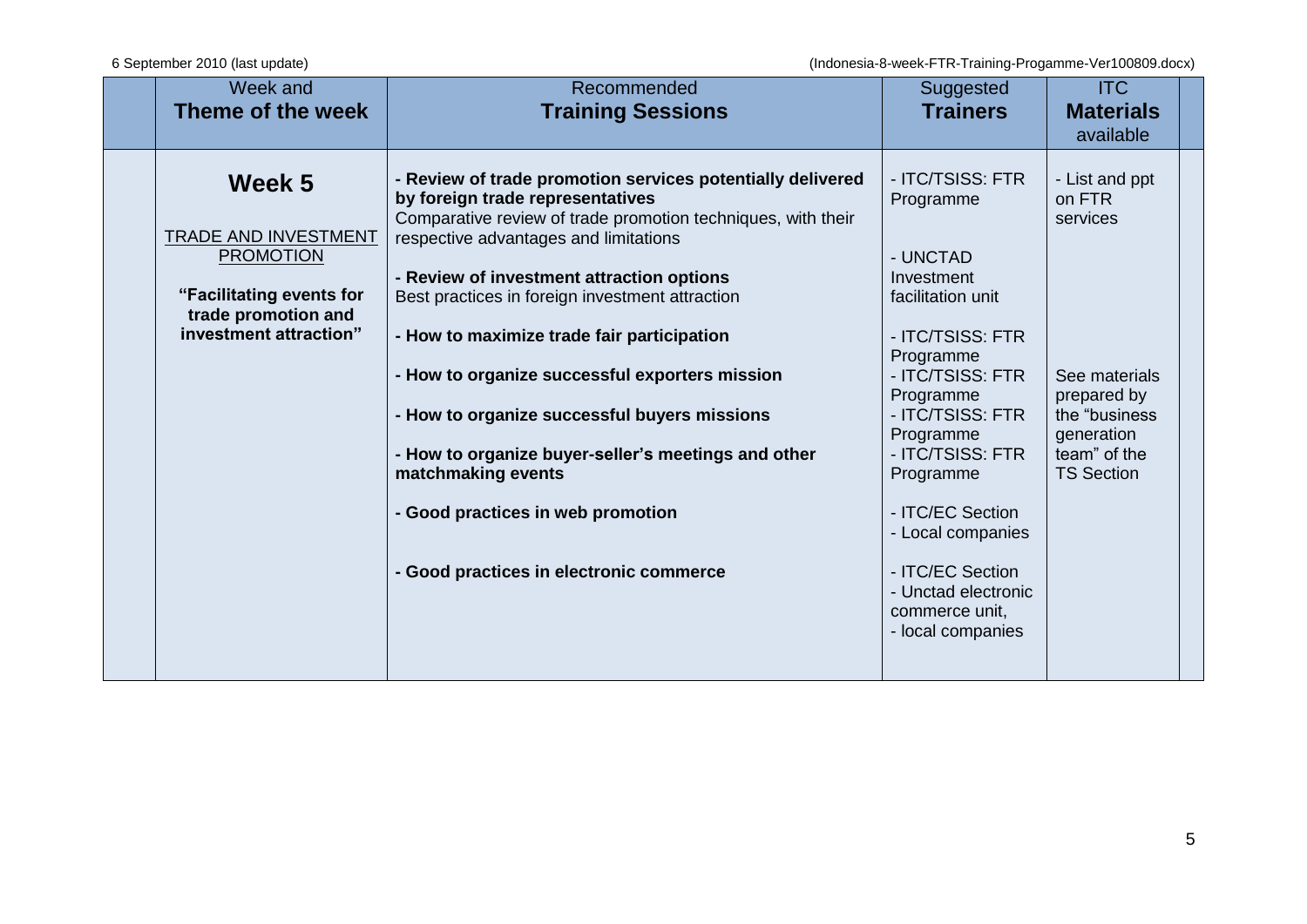| Week and<br>Theme of the week                                                                                                                                             | Recommended<br><b>Training Sessions</b>                                                                                                                                                                                                                                                                                                                                                                                                                                                                                                                                                                                                                                                                                                                                                                                                                  | Suggested<br><b>Trainers</b>                                                                                                                                                                                       | <b>ITC</b><br><b>Materials</b><br>available                                     |  |
|---------------------------------------------------------------------------------------------------------------------------------------------------------------------------|----------------------------------------------------------------------------------------------------------------------------------------------------------------------------------------------------------------------------------------------------------------------------------------------------------------------------------------------------------------------------------------------------------------------------------------------------------------------------------------------------------------------------------------------------------------------------------------------------------------------------------------------------------------------------------------------------------------------------------------------------------------------------------------------------------------------------------------------------------|--------------------------------------------------------------------------------------------------------------------------------------------------------------------------------------------------------------------|---------------------------------------------------------------------------------|--|
| Week 6<br><b>TRADE AGREEMENTS</b><br>AND MARKET ACCESS<br>"Helping exporters<br>benefit from trade<br>agreeements and better<br>understand market<br>access requirements" | - Status and review of Trade Agreements signed by<br>Indonesia<br>Review of all the trade agreements signed so far by Indonesia<br>with major trade partners. Expected benefits / actual benefits<br>- How can the Indonesian business sector benefit from the<br>trade agreements signed by the Indonesian Government<br>How can the private sector best benefit from the opportunities<br>created by trade agreements<br>- The Multilateral Trading System (MTS)<br>Presentation of the WTO agreements and their implications for<br>WTO member countries<br>- Presentations by major partner countries on<br>opportunities created by bilateral agreements<br>Illustrative examples of the observed benefits of trade<br>agreements for Indonesian companies<br>- Understanding market access<br>Review of Non Tariff Measures (NTM) and other market | - Ministry of Trade<br>- ITC's "MAR"<br>Section<br>- ITC "Trade in<br>Policy" Section<br>- WTO<br>(Mr. S. Marchese)<br>- Foreign trade<br>offices and<br>embassies based<br>in Indonesia<br>- ITC "MAR"<br>Section | See materials<br>produced by<br>the Trade in<br><b>Policy Section</b><br>of ITC |  |
|                                                                                                                                                                           | access barriers; presentation of ITC's programme on NTM                                                                                                                                                                                                                                                                                                                                                                                                                                                                                                                                                                                                                                                                                                                                                                                                  |                                                                                                                                                                                                                    |                                                                                 |  |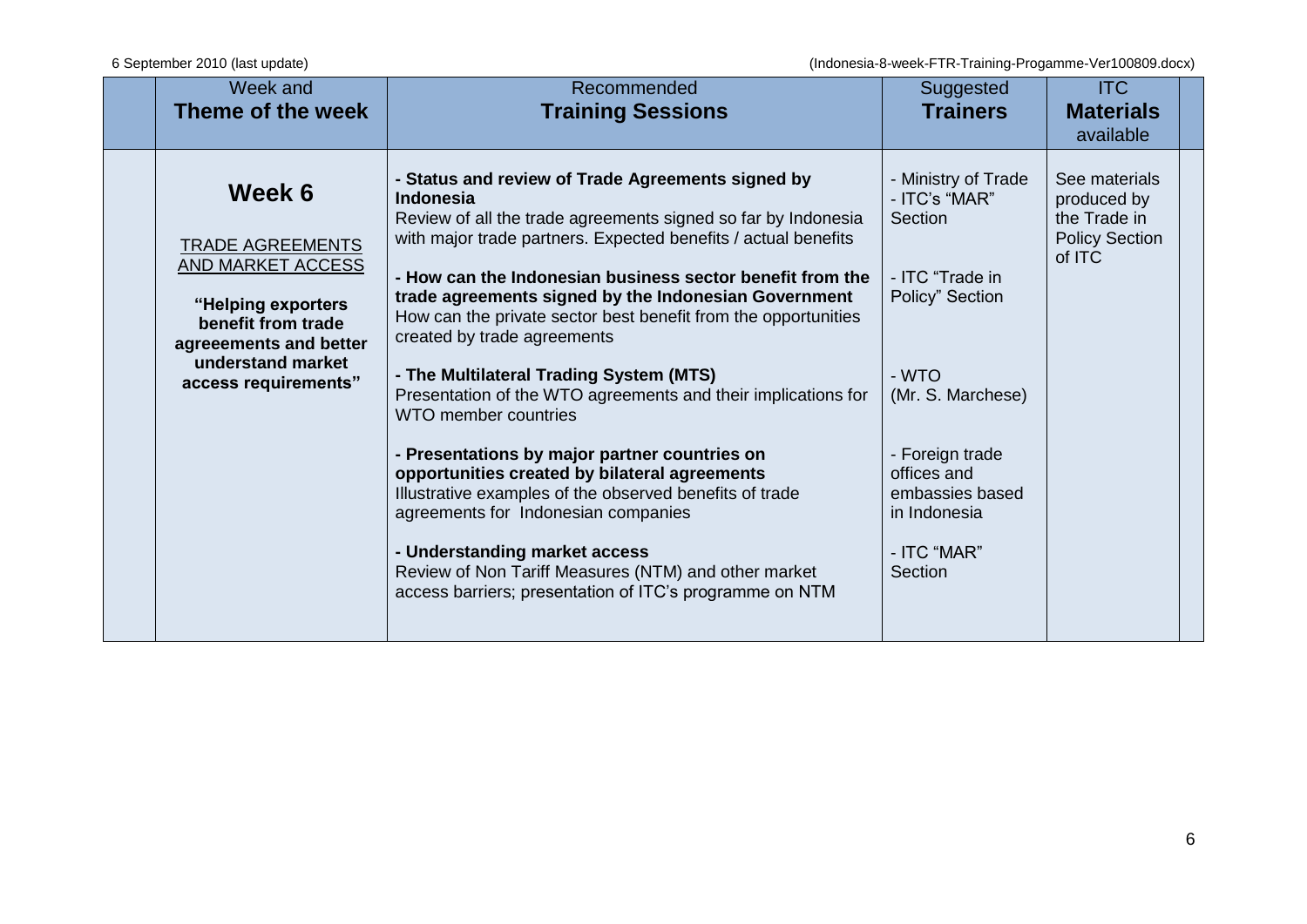| Week and<br>Theme of the week                                    | Recommended<br><b>Training Sessions</b>                                                                                                                                                                             | Suggested<br><b>Trainers</b>                      | <b>ITC</b><br><b>Materials</b><br>available                               |  |
|------------------------------------------------------------------|---------------------------------------------------------------------------------------------------------------------------------------------------------------------------------------------------------------------|---------------------------------------------------|---------------------------------------------------------------------------|--|
| Week 7<br><b>MANAGEMENT</b>                                      | - Resources: review of the main categories of resources that<br>are needed by FTR (Human/ Financial/ Information/<br>Infrastructure/ Alliances & Networks)<br>- Human resource management: skills and qualification | - ITC/TSISS: FTR<br>Programme<br>- ITC/TSISS: FTR | ITC has a wide<br>choice of<br>cases and<br>examples of<br>tools that can |  |
| "Applying sound<br>management practices<br>and using appropriate | required by FTR; review of training requirements; identification<br>of training opportunities                                                                                                                       | Programme                                         | support each<br>session.                                                  |  |
| tools for the daily work<br>of FTR"                              | - Financial management: what are the costs involved in<br>maintaining a Foreign Trade Representation office?<br>- Sound information management by FTR: which sources of                                             | - ITC/TSISS: FTR<br>Programme<br>- ITC/TSISS: FTR |                                                                           |  |
|                                                                  | information, which networks and which other resources are<br>critical to FTR                                                                                                                                        | Programme                                         |                                                                           |  |
|                                                                  | - Infrastructure and equipment: which minimum<br>infrastructure and equipment needs to be available for a FTR<br>to operate smoothly: offices/ furniture/ equipment/<br>communications/ software                    | - ITC/TSISS: FTR<br>Programme                     |                                                                           |  |
|                                                                  | - Alliances and networks: networks of institutions and people<br>of particular relevance to the daily work of FTR                                                                                                   | - ITC/TSISS: FTR<br>Programme                     |                                                                           |  |
|                                                                  | - Daily working tools: Formats, templates, checklists and<br>tools that can facilitate the daily work of FTR                                                                                                        | - ITC/TSISS: FTR<br>Programme                     |                                                                           |  |
|                                                                  | - Communication systems: Information systems and<br>communication platforms of relevance to FTR networks                                                                                                            | - ITC/TSISS: FTR<br>Programme                     |                                                                           |  |
|                                                                  | - CRM - How to keep in touch with users and share client<br>information with the trade support network of the country.                                                                                              | - ITC/TSISS: FTR<br>Programme                     |                                                                           |  |